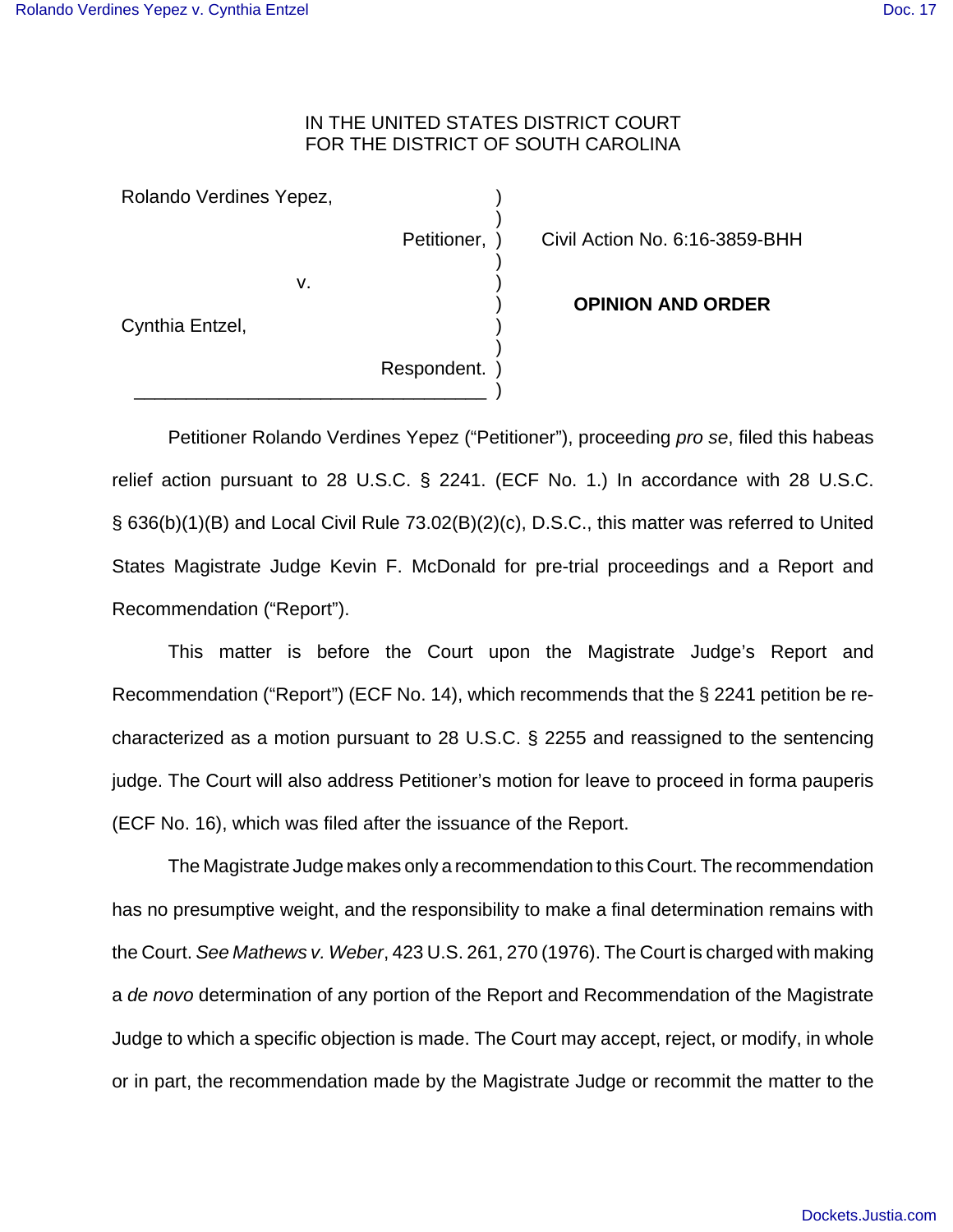Magistrate Judge with instructions. See 28 U.S.C. § 636(b). The Court reviews the Report and Recommendation only for clear error in the absence of an objection. See Diamond v. Colonial Life & Accident Ins. Co., 416 F.3d 310, 315 (4th Cir. 2005) (stating that "in the absence of a timely filed objection, a district court need not conduct a *de novo* review, but instead must only satisfy itself that there is no clear error on the face of the record in order to accept the recommendation") (citation omitted). The Magistrate Judge advised Petitioner of his right to file specific objections to the Report, and his right to respond to the recommendation that his § 2241 petition be re-characterized as a motion pursuant to 28 U.S.C. § 2255. (ECF No. 14 at 7.) Petitioner filed no objections and no response, and the time for doing so expired on February 15, 2017.

After a thorough review of the record of this matter, the applicable law, and the Report of the Magistrate Judge, the Court finds no clear error. Accordingly, the Court adopts and incorporates the Report and Recommendation (ECF No. 14) by reference into this order. It is therefore

ORDERED that the § 2241 petition is re-characterized as a motion pursuant to 28 U.S.C.

§ 2255, and reassigned to the sentencing judge. It is further

ORDERED that Petitioner's motion for leave to proceed in forma pauperis (ECF No. 16) is denied as there is no fee associated with filing a § 2255 motion.

## CERTIFICATE OF APPEALABILITY

The governing law provides that:

(c)(2) A certificate of appealability may issue . . . only if the applicant has made a substantial showing of the denial of a constitutional right.

(c)(3) The certificate of appealability . . . shall indicate which